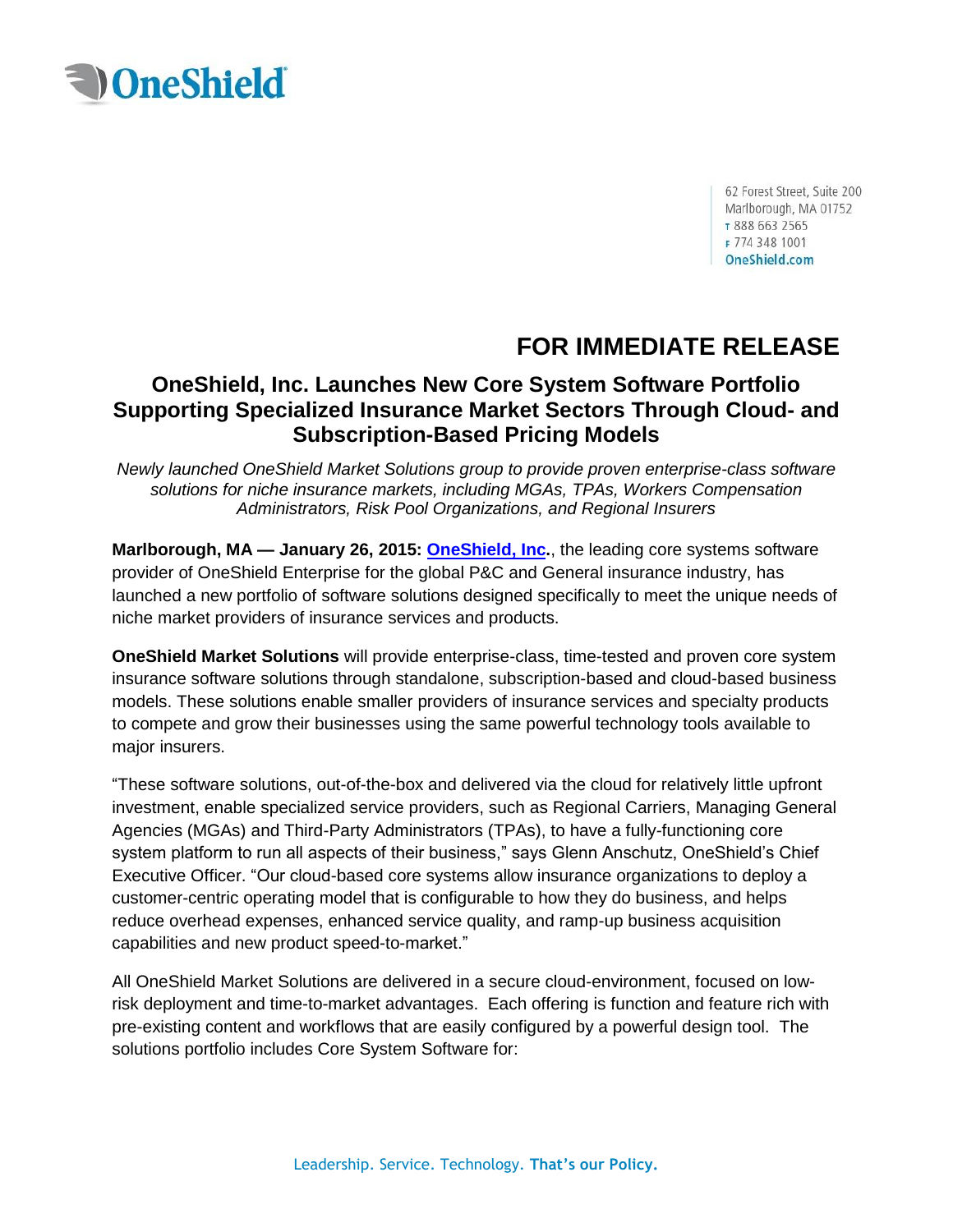| <b>Managing General</b><br><b>Agencies</b>           | An end-to-end policy management system that provides the ability<br>to manage submissions, rate, generate proposals, track carrier<br>clearance and even bind multiple lines of business for multiple<br>carriers - complete with automated workflows and rules.                                                                                                                        |
|------------------------------------------------------|-----------------------------------------------------------------------------------------------------------------------------------------------------------------------------------------------------------------------------------------------------------------------------------------------------------------------------------------------------------------------------------------|
| <b>Third-Party Administrators</b>                    | A fully functioning claims administration system with account<br>management, TPA billing and time tracking, document<br>management, and detailed reporting and analysis - supporting<br>various lines of business including workers' compensation,<br>general liability, property, commercial automobile and specialty<br>lines.                                                        |
| <b>Workers Compensation</b><br><b>Administrators</b> | A feature-packed NCCI compliant software platform for processing<br>workers compensation-related submissions, rating, quoting, policy<br>management, claim administration, billing and accounts<br>receivable, time tracking, document management, self-serve Web<br>portals, and detailed reporting and analysis.                                                                      |
| <b>Risk Pool Organizations</b>                       | From submissions to renewals, and on to compliance, contract<br>management and representative compensation, Risk Pools and<br>Affinity Groups can quickly and easily customize workflows,<br>business rules, codes, tables, forms and documents to match<br>unique processes and business opportunities.                                                                                |
| <b>Regional Insurers</b>                             | From carrier submissions to policy renewals, and on to claims<br>intake and file closure, you can quickly and easily customize all the<br>system to suit the unique needs of regional and mutual insurance<br>companies, including setting specific rules for service level<br>agreements, number of claims handled, pricing, special notification<br>requirements and other variables. |

For larger national and global insurers, OneShield continues to enhance features and offerings within its flagship enterprise solution. **OneShield Enterprise**, a configurable end-to-end core system software solution suite for policy management, claims, billing, rating, product configuration, and business intelligence and analytics. Lowering total cost of ownership, the enterprise solution cost-effectively streamlines every stage of the policy lifecycle with easily customizable interfaces, workflows, rates, rules, forms and transaction processing methods all with detailed reporting and statistical analysis.

## **INTERESTED IN AN INTERVIEW? CONTACT:**

**Nancy Hines** Senior Director, Corporate Communications OneShield Inc. T: 803.790.4200 | M: 803.309.9459 | E: [nhines@oneshield.com](mailto:nhines@oneshield.com)